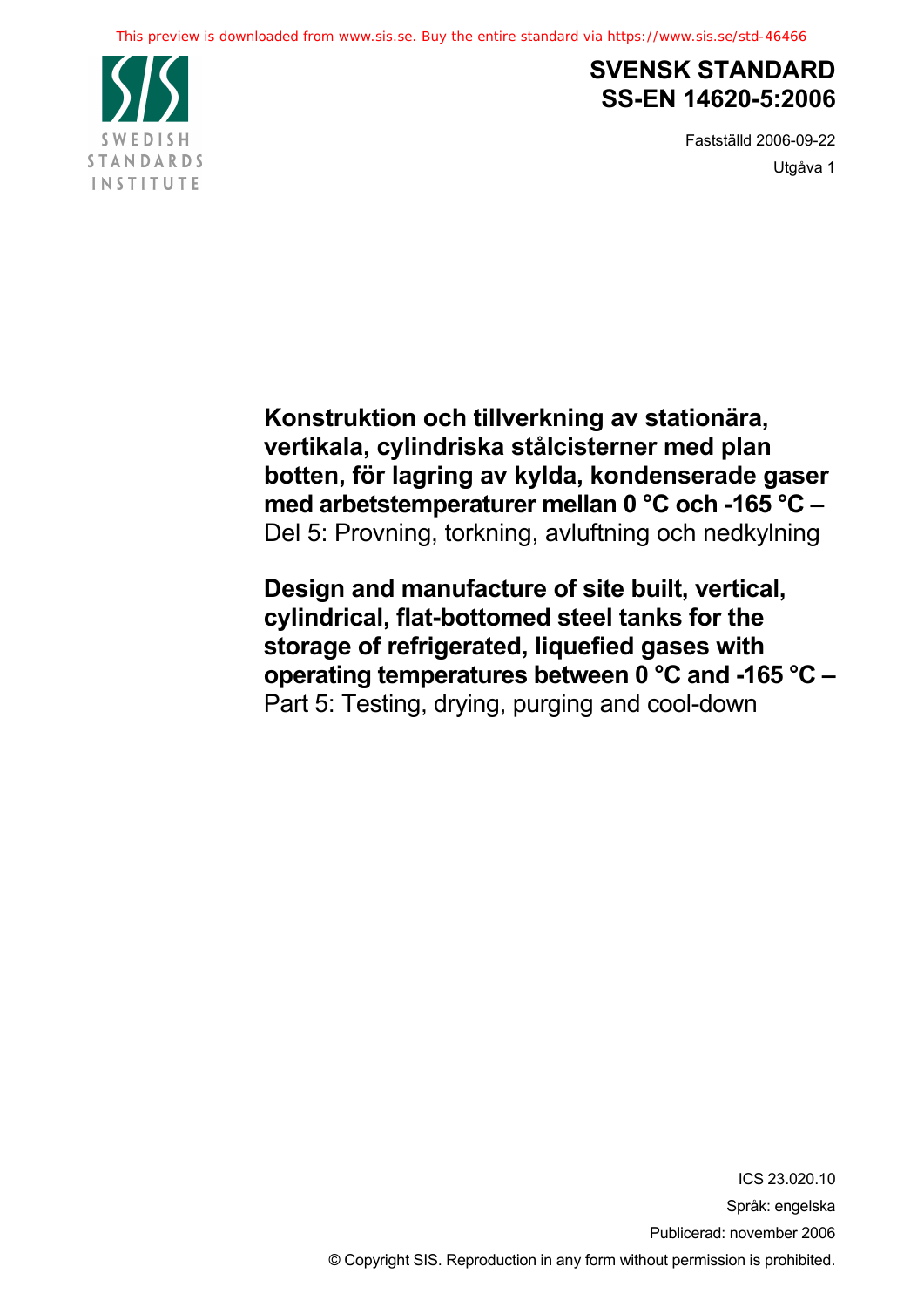Europastandarden EN 14620-5:2006 gäller som svensk standard. Detta dokument innehåller den officiella engelska versionen av EN 14620-5:2006.

The European Standard EN 14620-5:2006 has the status of a Swedish Standard. This document contains the official English version of EN 14620-5:2006.

Upplysningar om **sakinnehållet** i standarden lämnas av SIS, Swedish Standards Institute, telefon 08 - 555 520 00.

Standarder kan beställas hos SIS Förlag AB som även lämnar **allmänna upplysningar** om svensk och utländsk standard. *Postadress*: SIS Förlag AB, 118 80 STOCKHOLM *Telefon*: 08 - 555 523 10. *Telefax*: 08 - 555 523 11 *E-post*: sis.sales@sis.se. *Internet*: www.sis.se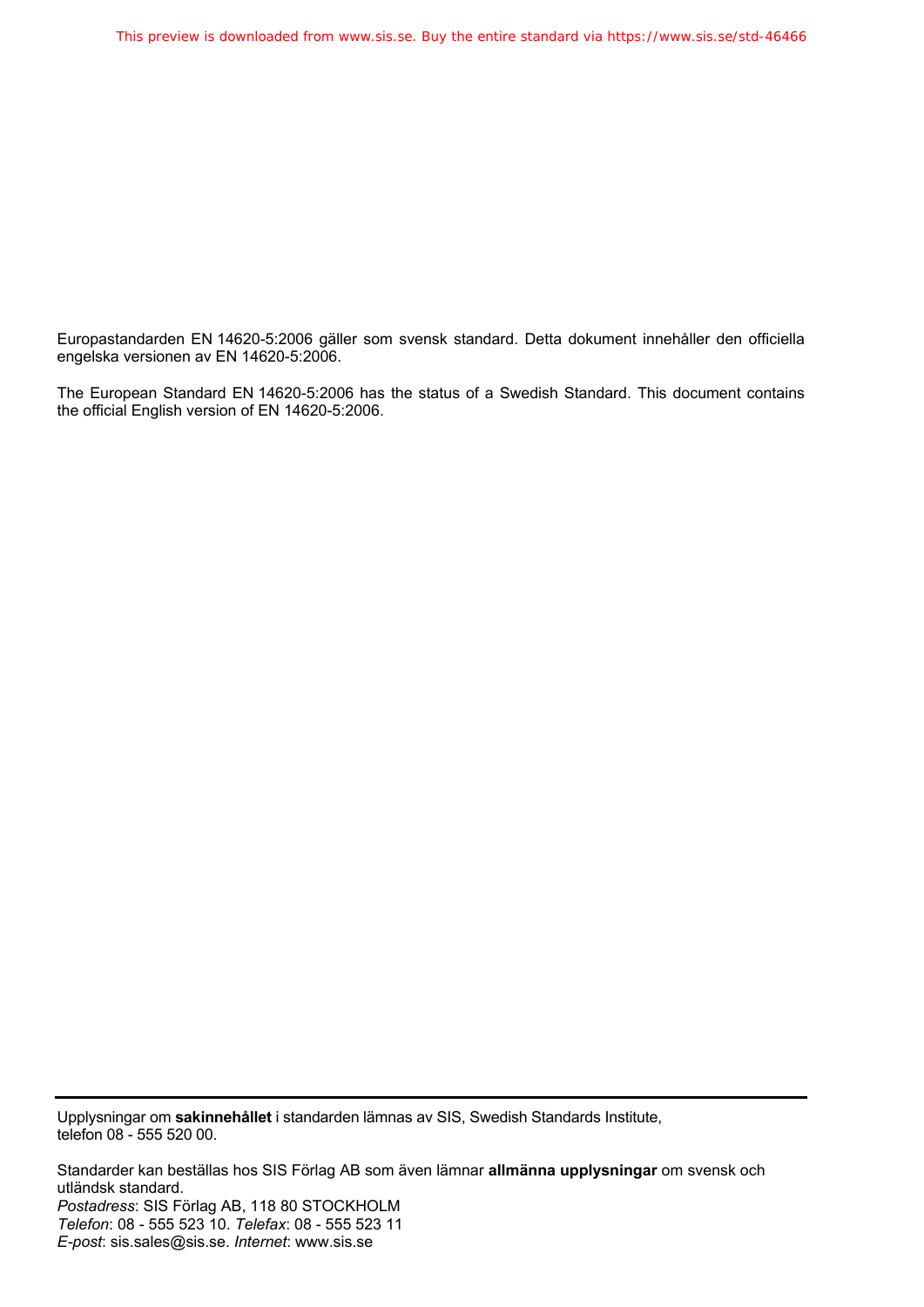# EUROPEAN STANDARD NORME EUROPÉENNE EUROPÄISCHE NORM

## **EN 14620-5**

September 2006

ICS 23.020.10

English Version

### Design and manufacture of site built, vertical, cylindrical, flatbottomed steel tanks for the storage of refrigerated, liquefied gases with operating temperatures between 0 °C and -165 °C - Part 5: Testing, drying, purging and cool-down

Conception et fabrication de réservoirs en acier à fond plat, verticaux, cylindriques, construits sur site, destinés au stockage des gaz réfrigérés, liquéfiés, dont les températures de service sont comprises entre 0 °C et -165 °C - Partie 5: Essais, séchage, inertage et mise en froid

 Auslegung und Herstellung standortgefertigter, stehender, zylindrischer Flachboden-Stahltanks für die Lagerung von tiefkalt verflüssigten Gasen bei Betriebstemperaturen zwischen 0 °C und -165 °C - Teil 5: Prüfen, Trocknen, Inertisieren und Kaltfahren

This European Standard was approved by CEN on 20 February 2006.

CEN members are bound to comply with the CEN/CENELEC Internal Regulations which stipulate the conditions for giving this European Standard the status of a national standard without any alteration. Up-to-date lists and bibliographical references concerning such national standards may be obtained on application to the Central Secretariat or to any CEN member.

This European Standard exists in three official versions (English, French, German). A version in any other language made by translation under the responsibility of a CEN member into its own language and notified to the Central Secretariat has the same status as the official versions.

CEN members are the national standards bodies of Austria, Belgium, Cyprus, Czech Republic, Denmark, Estonia, Finland, France, Germany, Greece, Hungary, Iceland, Ireland, Italy, Latvia, Lithuania, Luxembourg, Malta, Netherlands, Norway, Poland, Portugal, Romania, Slovakia, Slovenia, Spain, Sweden, Switzerland and United Kingdom.



EUROPEAN COMMITTEE FOR STANDARDIZATION COMITÉ EUROPÉEN DE NORMALISATION EUROPÄISCHES KOMITEE FÜR NORMUNG

**Management Centre: rue de Stassart, 36 B-1050 Brussels** 

Ref. No. EN 14620-5:2006: E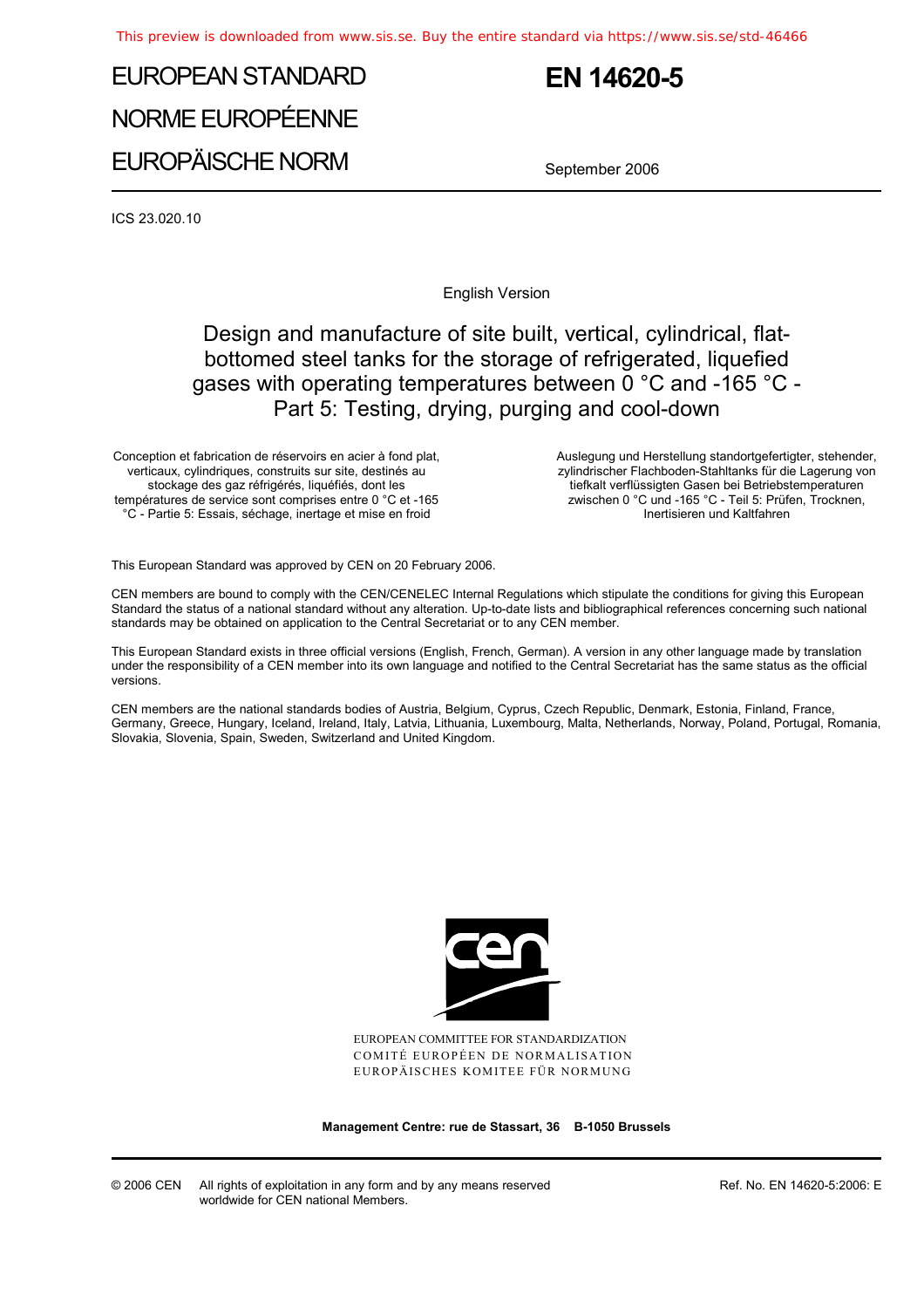This preview is downloaded from www.sis.se. Buy the entire standard via https://www.sis.se/std-46466 EN 14620-5:2006 (E)

### **Contents**

|                                |  | Page |  |  |  |
|--------------------------------|--|------|--|--|--|
|                                |  |      |  |  |  |
| 1                              |  |      |  |  |  |
|                                |  |      |  |  |  |
| 3                              |  |      |  |  |  |
| $\overline{\mathbf{4}}$<br>4.1 |  |      |  |  |  |
| 4.2                            |  |      |  |  |  |
| 5<br>5.1<br>5.2<br>5.3<br>5.4  |  |      |  |  |  |
| 6                              |  |      |  |  |  |
|                                |  |      |  |  |  |
|                                |  |      |  |  |  |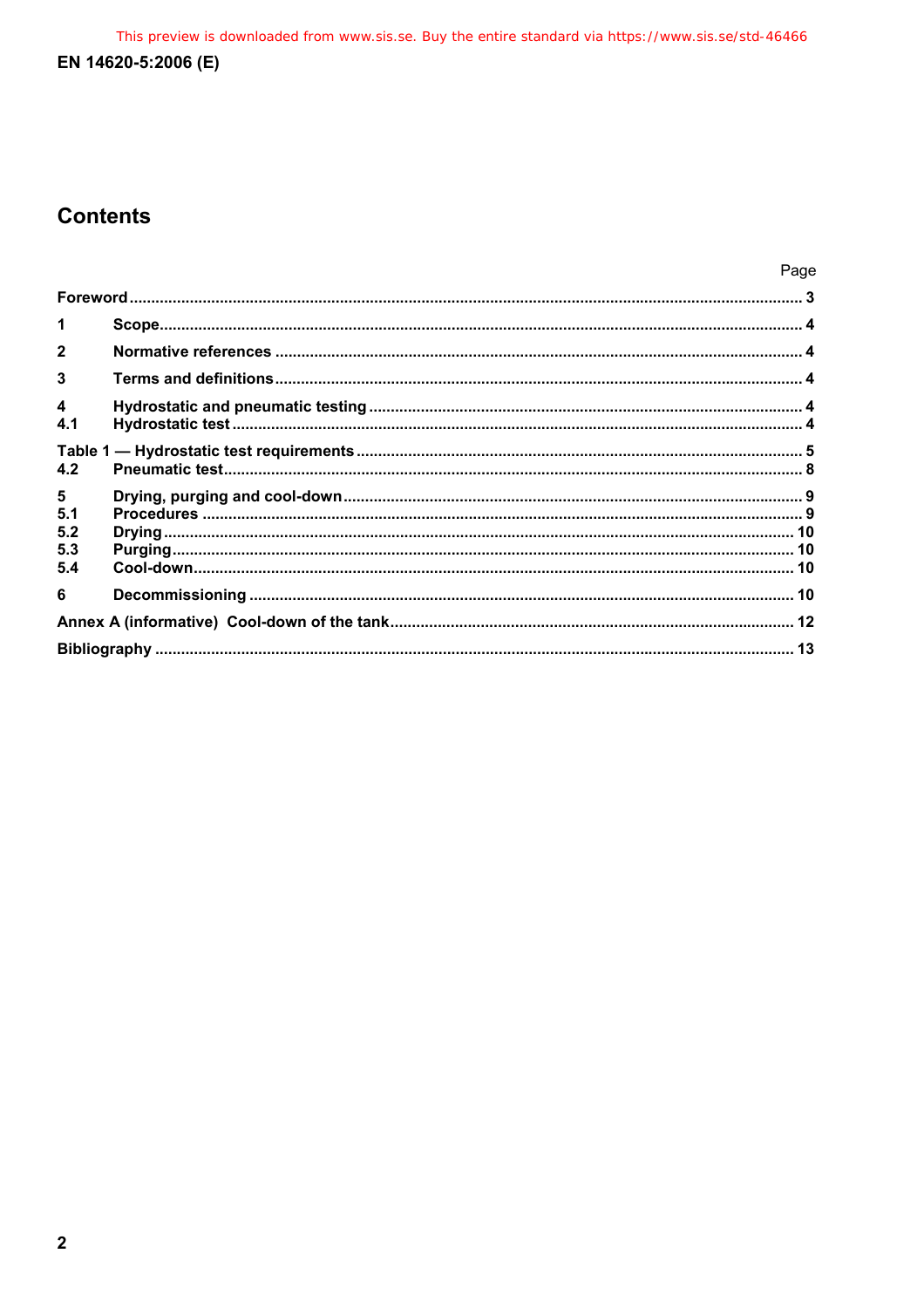### **Foreword**

This European Standard (EN 14620-5:2006) has been prepared by Technical Committee CEN/TC 265 "Site built metallic tanks for the storage of liquids", the secretariat of which is held by BSI.

This European Standard shall be given the status of a national standard, either by publication of an identical text or by endorsement, at the latest by March 2007, and conflicting national standards shall be withdrawn at the latest by March 2007.

EN 14620 *Design and manufacture of site built, vertical, cylindrical, flat-bottomed steel tanks for the storage of refrigerated, liquefied gases with operating temperatures between 0 °C and -165 °C* consists of the following parts:

- Part 1: General;
- Part 2: Metallic components;
- Part 3: Concrete components;
- Part 4: Insulation components;
- Part 5: Testing, drying, purging and cool-down.

According to the CEN/CENELEC Internal Regulations, the national standards organizations of the following countries are bound to implement this European Standard: Austria, Belgium, Cyprus, Czech Republic, Denmark, Estonia, Finland, France, Germany, Greece, Hungary, Iceland, Ireland, Italy, Latvia, Lithuania, Luxembourg, Malta, Netherlands, Norway, Poland, Portugal, Romania, Slovakia, Slovenia, Spain, Sweden, Switzerland and United Kingdom.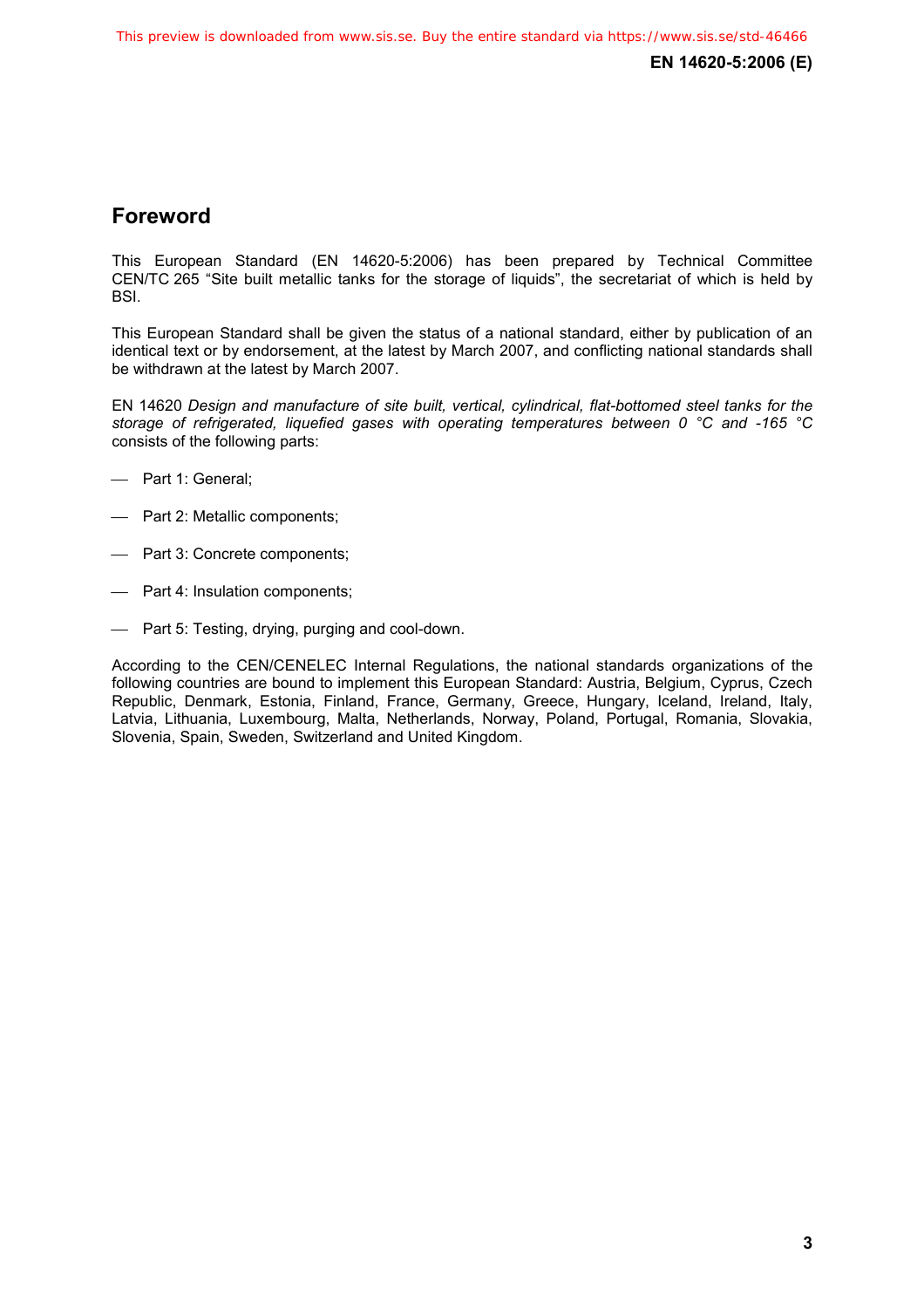**EN 14620-5:2006 (E)** 

#### **1 Scope**

This European Standard specifies the requirements for testing, drying, purging and cool-down of the refrigerated liquefied gas storage tanks.

This European Standards deals with the design and manufacture of site built, vertical, cylindrical, flatbottomed steel tanks for the storage of refrigerated, liquefied gases with operating temperatures between 0 °C and –165 °C.

#### **2 Normative references**

The following referenced documents are indispensable for the application of this European Standard. For dated references, only the edition cited applies. For undated references, the latest edition of the referenced document (including any amendments) applies.

EN 14620-1:2006, *Design and manufacture of site built, vertical, cylindrical, flat-bottomed steel tanks for the storage of refrigerated, liquefied gases with operating temperatures between 0°C and – 165 °C — Part 1: General* 

#### **3 Terms and definitions**

For the purposes of this European Standard, the terms and definitions given in EN 14620-1:2006 apply.

#### **4 Hydrostatic and pneumatic testing**

#### **4.1 Hydrostatic test**

#### **4.1.1 General**

A hydrostatic test shall be carried out. The hydrostatic test shall demonstrate that:

tank is designed and constructed to contain the product (no leakage);

NOTE A leakage test is not applicable for membrane tanks. Instead an 'ammonia test' is carried out on the membrane after completion of welding. An ammonia sensitive paint is applied on the weld seam on the inside of the tank. Ammonia vapour is introduced in the insulation space and in case of a leak the ammonia will react with the paint resulting in a change of colour from yellow to blue. In order to calibrate the test, reference holes are made in the membrane so that proper performance of the inspection method is ensured. After closing of all leaks, another test is carried out. The paint on the inside of the tank is removed by 'vacuum cleaning'. For reference, the NF A 09-107 note.

 $\equiv$  foundation is able to support the tank contents.

#### **4.1.2 Test requirements for each type of tank**

For the various tank types, the hydrostatic test shall be carried out in accordance with Table 1.

The contractor shall prepare a specification with all the actions to be taken. The test results shall be documented.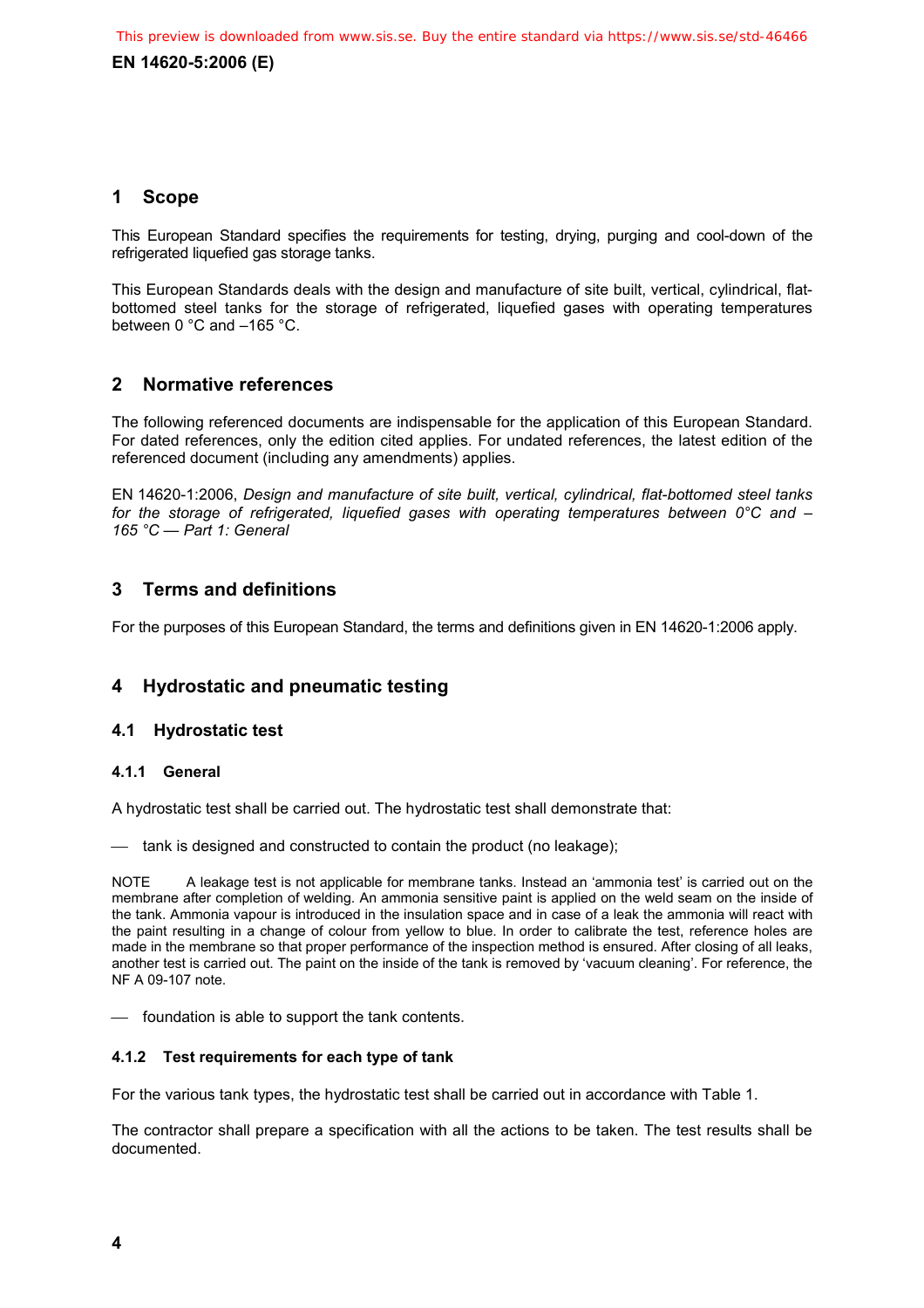| <b>Contents</b>        | <b>Single</b>         | <b>Double</b>           | Full                    | <b>Membrane tank</b> |
|------------------------|-----------------------|-------------------------|-------------------------|----------------------|
|                        | containment           | containment             | containment             |                      |
|                        | <b>Tank</b>           | Inner tank              | <b>Inner tank</b>       |                      |
|                        | (type II-III steels): | (type I-II steels):     | (type I-II steels):     |                      |
| Ammonia,               | <b>FH</b>             | <b>FH</b>               | <b>FH</b>               |                      |
| butane,                |                       | <b>Outer tank</b>       | <b>Outer tank</b>       |                      |
| propane,               |                       | (type I-II steels):     | (type I-II steels):     |                      |
| and                    |                       | <b>FH</b>               | <b>FH</b>               |                      |
| propylene              |                       | <b>Outer tank</b>       | <b>Outer tank</b>       | <b>Outer tank</b>    |
|                        |                       | (pre-stressed conc):    | (pre-stressed conc):    | (pre-stressed conc): |
|                        |                       | No test (see NOTE<br>2) | No test (see NOTE<br>2) | PH (see $a$ )        |
|                        | <b>Tank</b>           | Inner tank              | Inner tank              |                      |
|                        | (type IV steel):      | (type IV steel):        | (type IV steel):        |                      |
|                        | PH                    | <b>PH</b>               | <b>PH</b>               |                      |
| Ethane,                |                       | <b>Outer tank steel</b> | <b>Outer tank steel</b> |                      |
| <b>Ethylene</b><br>and |                       | (type IV steel):        | (type IV steel):        |                      |
| <b>LNG</b>             |                       | PH                      | PH                      |                      |
|                        |                       | <b>Outer tank</b>       | <b>Outer tank</b>       | <b>Outer tank</b>    |
|                        |                       | (pre-stressed conc):    | (pre-stressed conc):    | (pre-stressed conc): |
|                        |                       | No test (see NOTE<br>2) | No test (see NOTE<br>2) | PH (see NOTE 2)      |

|  |  | Table 1 - Hydrostatic test requirements |
|--|--|-----------------------------------------|
|  |  |                                         |

<sup>a</sup> In the case of a membrane tank, the membrane can't be hydrostatically tested. To ensure that the foundation is able to support the tank contents and the tank integrity is ensured, the concrete outer tank shall be hydrostatically tested before the insulation and membrane are installed.

NOTE 1 FH means Full height hydrostatic test;

PH means Partial height hydrostatic test.

NOTE 2 Hydrostatic testing of the pre-stressed concrete outer tank is not required, see prEN 14620-3:2005, A.2.